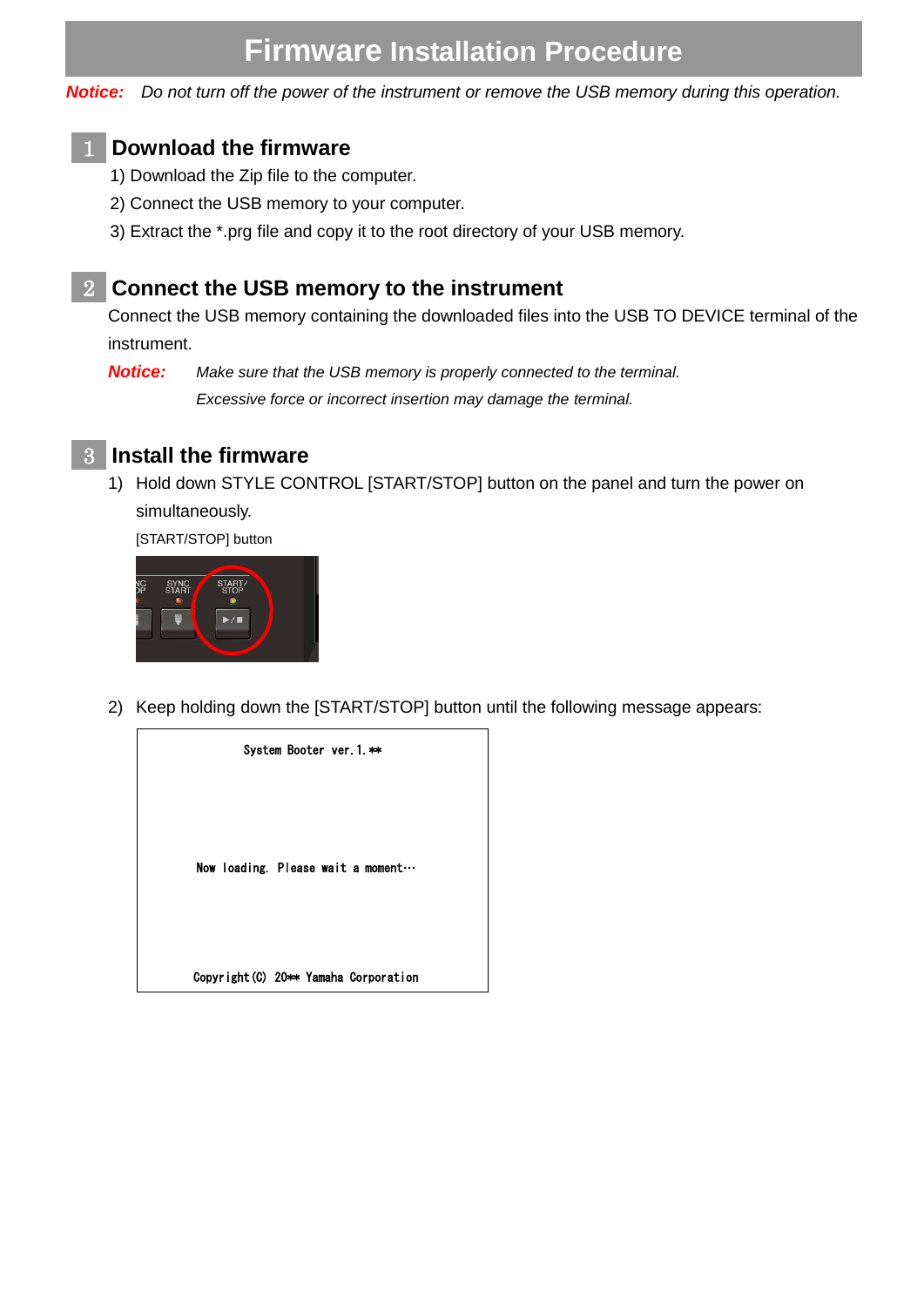3) When the following message appears after a few moments, press the [START/STOP] button.



4) When the following message appears, press the [START/STOP] button to start firmware installation. A progress bar for installation will appear.



5) When firmware installation is complete, the following message appears with the new firmware version. Press the power button on the instrument to turn it off.